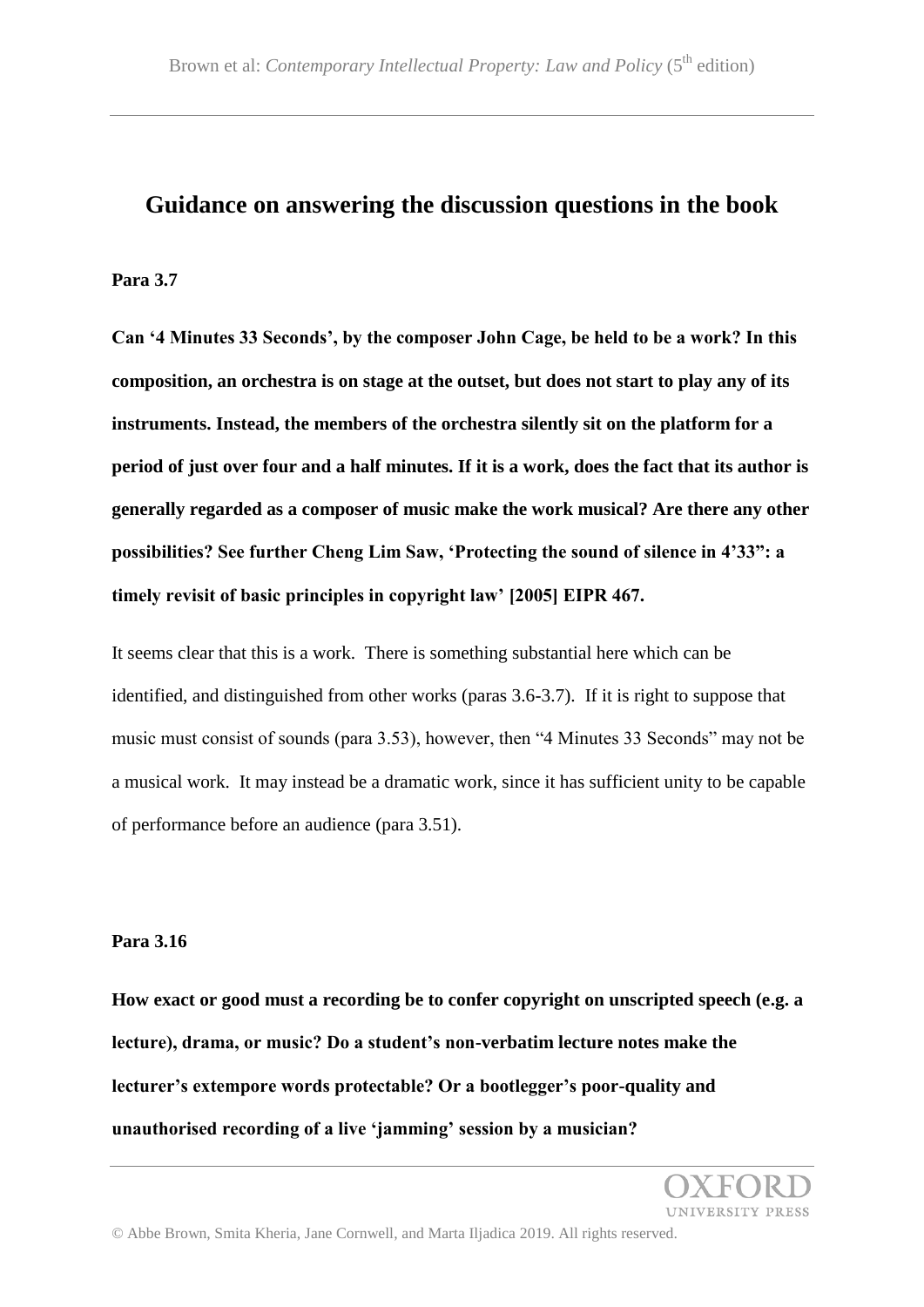The requirement of fixation involves making a 'recording'; but CDPA does not require that the recording be of high quality. Presumably the recording has to be sufficient to enable the author's work to be identifiable, so if it was partial, interrupted or overlaid by other matter (e.g. audience noise drowning out the music, static, etc.), that might not be enough. With regard to the student's lecture notes: mere jottings of occasional phrases, perhaps in highly abbreviated form, would not, it is suggested, be a 'recording' of the lecturer's work (as distinct from his or her ideas) in the manner required by the CDPA.

#### **Para 3.30**

**Consider whether** *Walter v Lane* **,** *Interlego v Tyco,* **and** *Sawkins v Hyperion Records* **are correctly decided on the originality point. See further J Pila, 'An intentional view of the copyright work' (2008) 71 MLR 535 and NP Gravells, 'Authorship and originality: the persistent influence of** *Walter v Lane* **' [2007] IPQ 267.**

Pila and Gravells both criticise the decision in *Walter v Lane* and think it wrong. Pila however accepts that the case for seeing the editorial reconstruction work of Sawkins (and by implication that of Qimron in the *Dead Sea Scrolls* case) as that of an author is stronger than that of the shorthand reporter in *Walter v Lane*.

#### **Para 3.31**

**Is this decision a correct application of the concept of originality? Compare with** 

INIVERSITY PRESS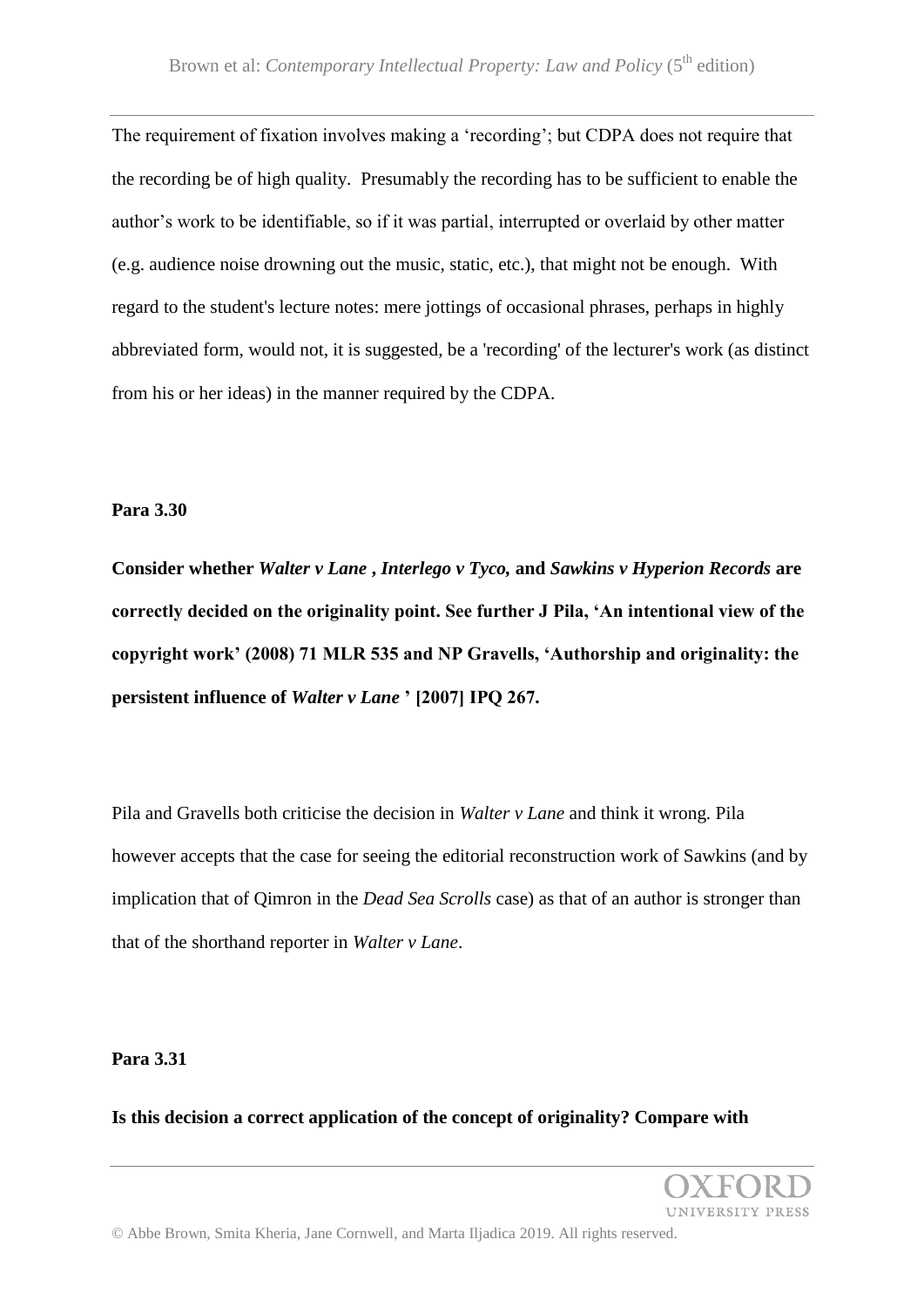*Eisenman v Qimron***, described previously (para 3.30). See further K Garnett 'Copyright in photographs' [2000] EIPR 229; R Deazley, 'Photographing paintings in the public domain: a response to Garnett' [2001] EIPR 229; S Stokes, 'Photographing paintings in the public domain: a response to Garnett' [2001] EIPR 354; and R Arnold, 'Copyright in photographs: a case for reform' [2005] EIPR 303.**

As the article references suggest, *Bridgeman* is a controversial case. It is suggested that the judge was too much influenced by the US concept of originality as requiring a spark of creativity and not just sweat of the brow (see paras 3.34 - 3.36). There is skill and labour in what the photographer does in transforming a painting to a photographic medium which arguably goes beyond the example in the *Interlego* case of the 'well-executed tracing' (para 3.22); it is not just skill and labour but skill and labour of the kind required to produce a photograph as distinct from a painting, involving artistic judgement (see the *Antiquesportfolio* case below). Consider also if the decision would be a correct application of originality in light of recent guidance on the meaning of 'author's own intellectual creation' for photographs (para 3.60) – and particularly, whether the photographer had the ability in the *Bridgeman* case to make free and creative choices in the production of the photographs and stamps their 'personal touch'.

#### **Para 3.31**

**Do the auto-focus, portrait, landscape, and action shot functions in a digital camera mean that there is insufficient input from the user of the camera to make his or her photographs with the camera original for copyright purposes?**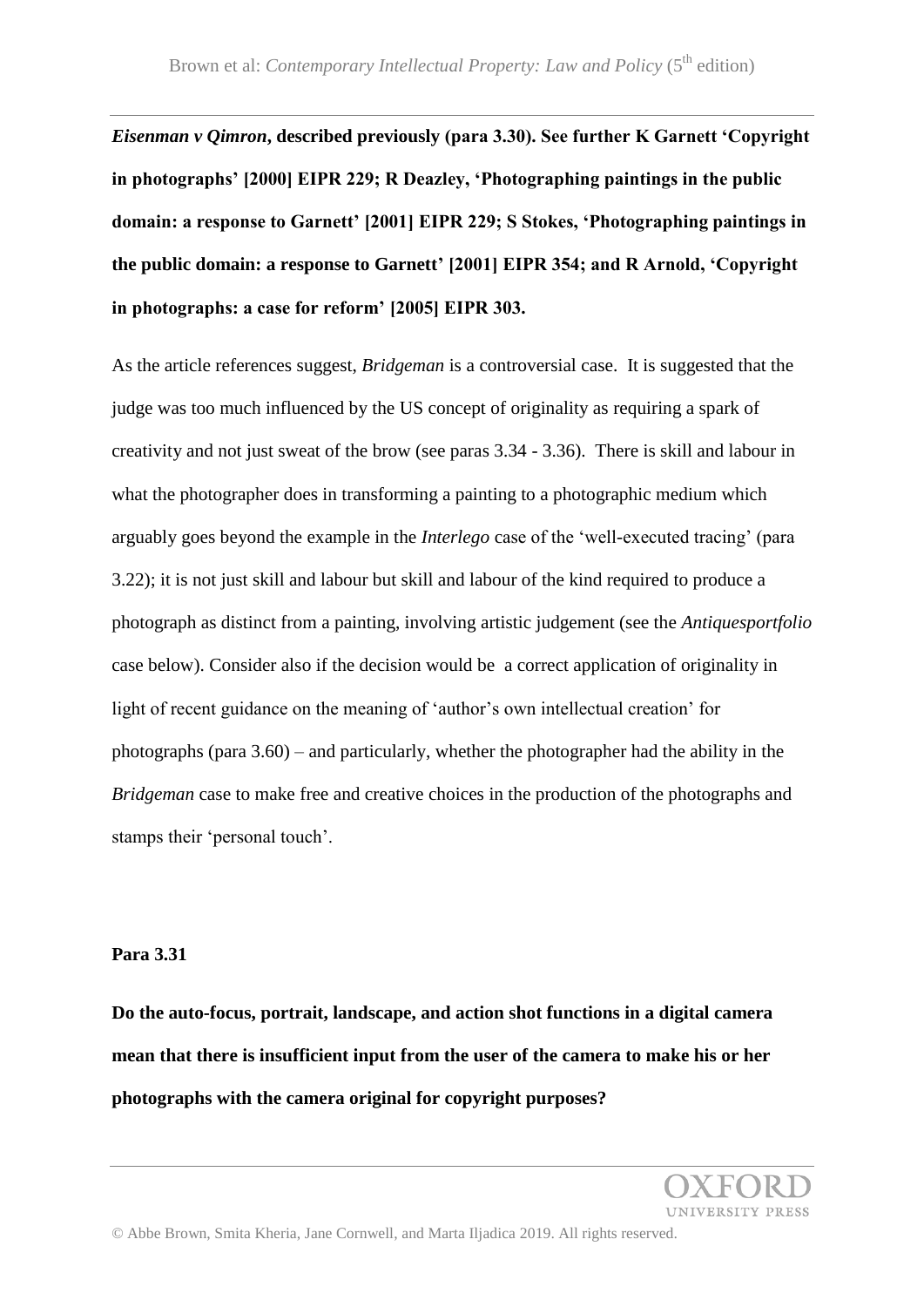Probably not, because the photographer still has to exercise personal judgement in relation to the subject-matter of the photograph in order to stamp his 'personal touch' (see para 3.60).

#### **Para 3.50**

**Imagine a compilation which is not a database for legal purposes, that is, is not a collection of independent works or items of information, systematically arranged and individually accessible. Would the work you have thus imagined be protectable by copyright?**

A mere jumble of material would probably lack the coherence and substance needed to make a work (see paras 3.6-3.7). If there is no work, there is no copyright.

## **Para 3.52**

## *Discussion Point 1*

## **Is a television commercial a dramatic work?**

In principle it could be a dramatic work and/or a film (see the *Norowzian* case in paras 3.16 and 3.52).

*Discussion Point 2*

## **How should works which contain a musical element but are intended for stage**

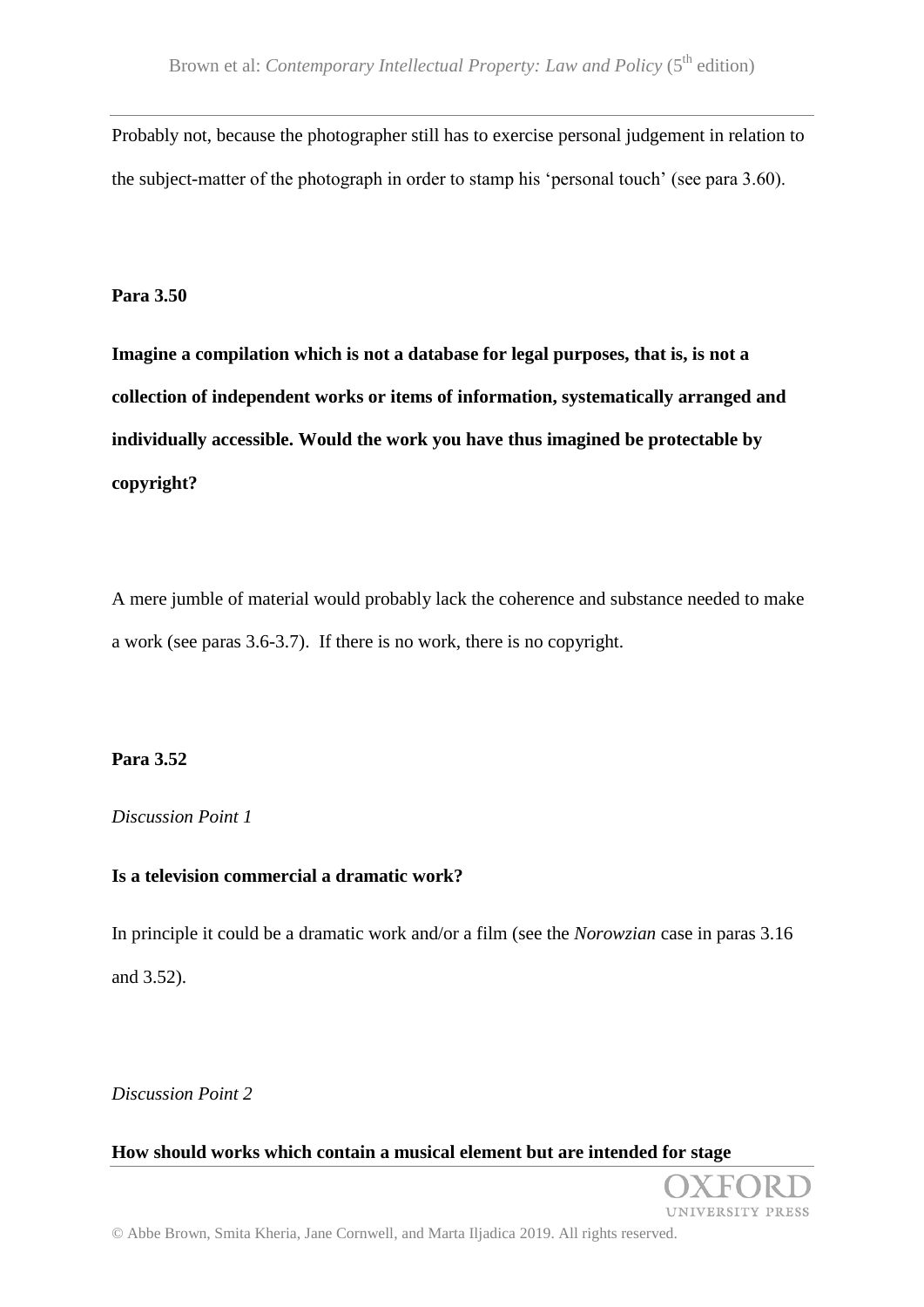## **performance or to be made as a film—for example, an opera, a ballet, or the type of entertainment known as a 'musical'—be characterised for the purposes of copyright?**

In these works the musical element will normally attract its own copyright as a musical work while libretto, choreography, song lyrics and other script will have the dramatic copyright.

#### **Para 3.60**

**Does the definition of a photograph cover the case whereby the camera records the image digitally and the photographer then adjusts the result electronically, for example to insert other images, as by putting the head of the prime minister on what is otherwise an image of a footballer; or merely editing out unwanted parts of the image captured? Is there still a photograph where the image has been digitally enhanced, for example by sharpening contrasts, or heightening/lowering colours?**

Such works would be caught by the idea that there had been a recording and an image had been produced or may be produced (see the definition at para 3.55), albeit possibly not the image originally recorded. Note the *Temple Island* case (para 3.60) where Judge Birss QC uses the term 'photographic work' to denote something distinct from a 'mere photograph', and which includes changes made after that basic image has been recorded.

#### **Para 3.62**

#### *Discussion Point 1*

#### **Should ice sculptures be protected as sculptures? Is the snowman you make during a**

**UNIVERSITY PRESS**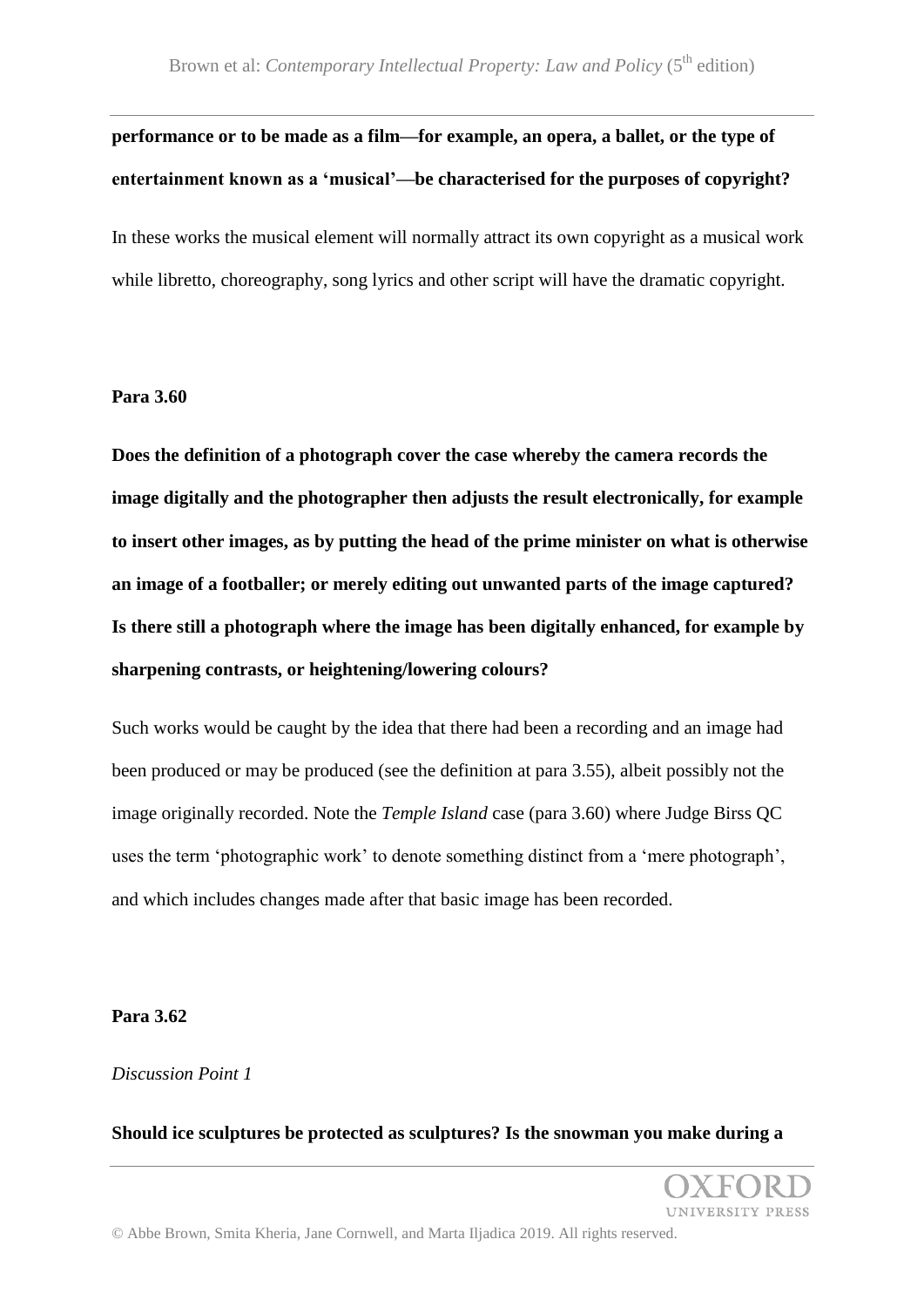#### **white Christmas so protected?**

If a sculpture is merely the three-dimensional expression of its creator's idea, then the answer to these questions might seem to be Yes, always assuming that the other prerequisites such as originality were met. Similarly if a sculpture is more narrowly defined as the product of a process of modelling and carving representations using natural materials. However, the inherent impermanence of the product – it will melt – might lead some judges to say that they were not sculptures (see Whitford J in *J & S Davis (Holdings) Ltd v Wright Health Group* [1988] RPC 403).

#### *Discussion Point 2*

**Kinetic sculptures are sculptures with moving parts, or in which motion is incorporated as part of the design, so that the form or colour of the work may change continuously or from time to time. Does mobility or motion within the sculpture take it out of the dictionary definition of 'sculpture'? See also the case of** *Komesaroff v Mickle* **[1988] RPC 204, discussed later (para 3.70) for a similar issue with works of artistic craftsmanship.**

Nothing within the CDPA or the dictionary seems to prevent a sculpture incorporating moving parts or motion. In ordinary English usage it is common to speak of kinetic sculptures. *Komesaroff* appears to be a very special case within the category of artistic craftsmanship, where the presence of the possibility of motion within the object did not convert what was otherwise an un-copyright object into one.

**IVERSITY PRESS**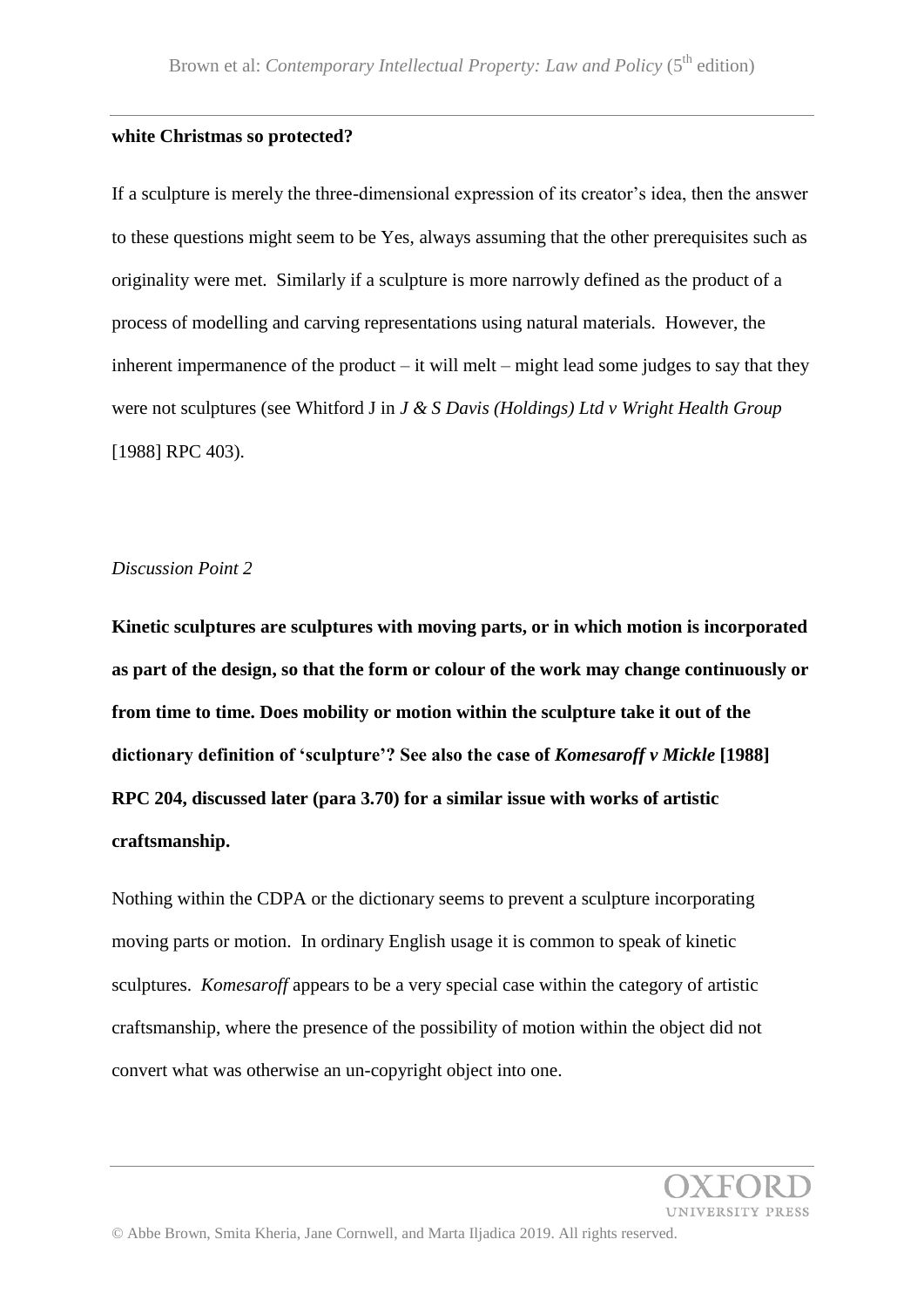#### **Para 3.71**

#### *Discussion Point 1*

# **Are the designer and the hand-knitters in the** *Bonz Group* **case joint authors? See paras 3.85–3.92.**

Authorship of a work is joint when the product is produced by the collaboration of two or more authors in which the contribution of each is not distinct from the contribution of the other author or authors (CDPA s  $10(1)$ ). There is a single work here in which two authors have been involved: but the contribution of designing seems quite distinct and distinguishable from the contribution of knitting the product. It is suggested that this is not a case of joint authorship.

#### *Discussion Point 2*

# **Could and should a recipe constitute a work of artistic craftsmanship? See TSL Cheng, 'Copyright protection of haute cuisine: recipe for disaster?' [2008] EIPR 93.**

Cheng argues that the non-textual form of a recipe might be protectable as a work of artistic craftsmanship in UK copyright law, relying on *Komesaroff v Mickle*. She also argues that chefs deserve better and more certain copyright protection than the law currently gives them.

#### **Para 3.79**

*Discussion Point 1*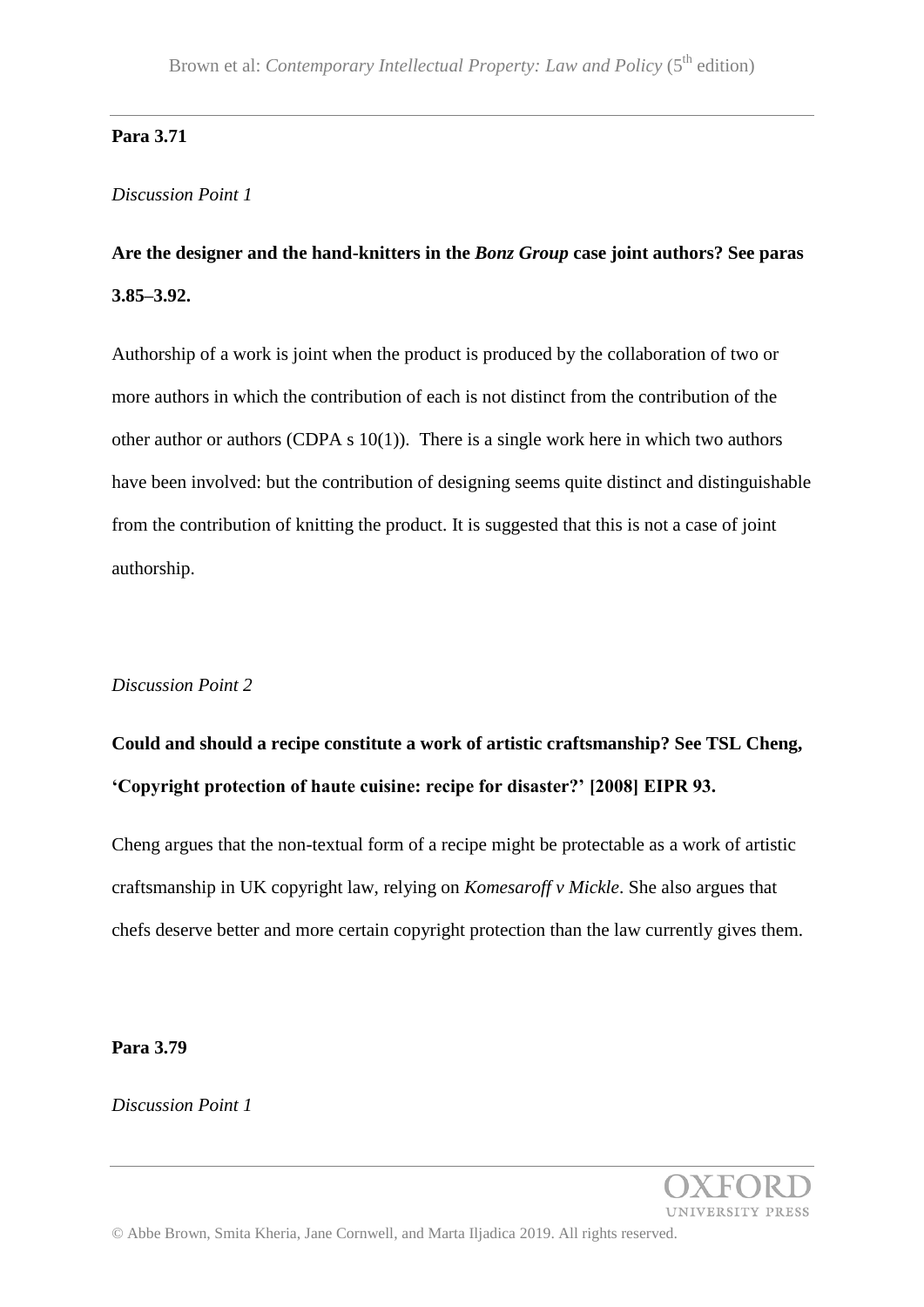**Consider 'podcasting', a method of distributing audio or audio visual material on the Internet, for playback on personal computers or mobile devices at a time chosen by the user. This technique is increasingly being used by broadcasting companies to allow viewers/listeners to see/hear programmes or other material at a time convenient to them. Is a 'podcast' a broadcast for copyright purposes?**

No, because the transmission is neither for simultaneous reception by members of the public, nor is the time of transmission determined solely by the person making the transmission (see para 3.76).

#### *Discussion Point 2*

**Consider also the possibility increasingly deployed in digital broadcasting, where the viewer may 'pause and record' a programme as it is transmitted, thereby allowing him to answer the doorbell or telephone without missing any part of the programme. What are the implications for the distinction between broadcasts and other forms of transmission?**

This possibility undermines the concept of simultaneous reception and the time of transmission being determined solely by the person making the transmission (see para 3.76). The distinction between broadcasts and other forms of electronic transmission thus increasingly breaks down thanks to technological development.

**INIVERSITY PRESS**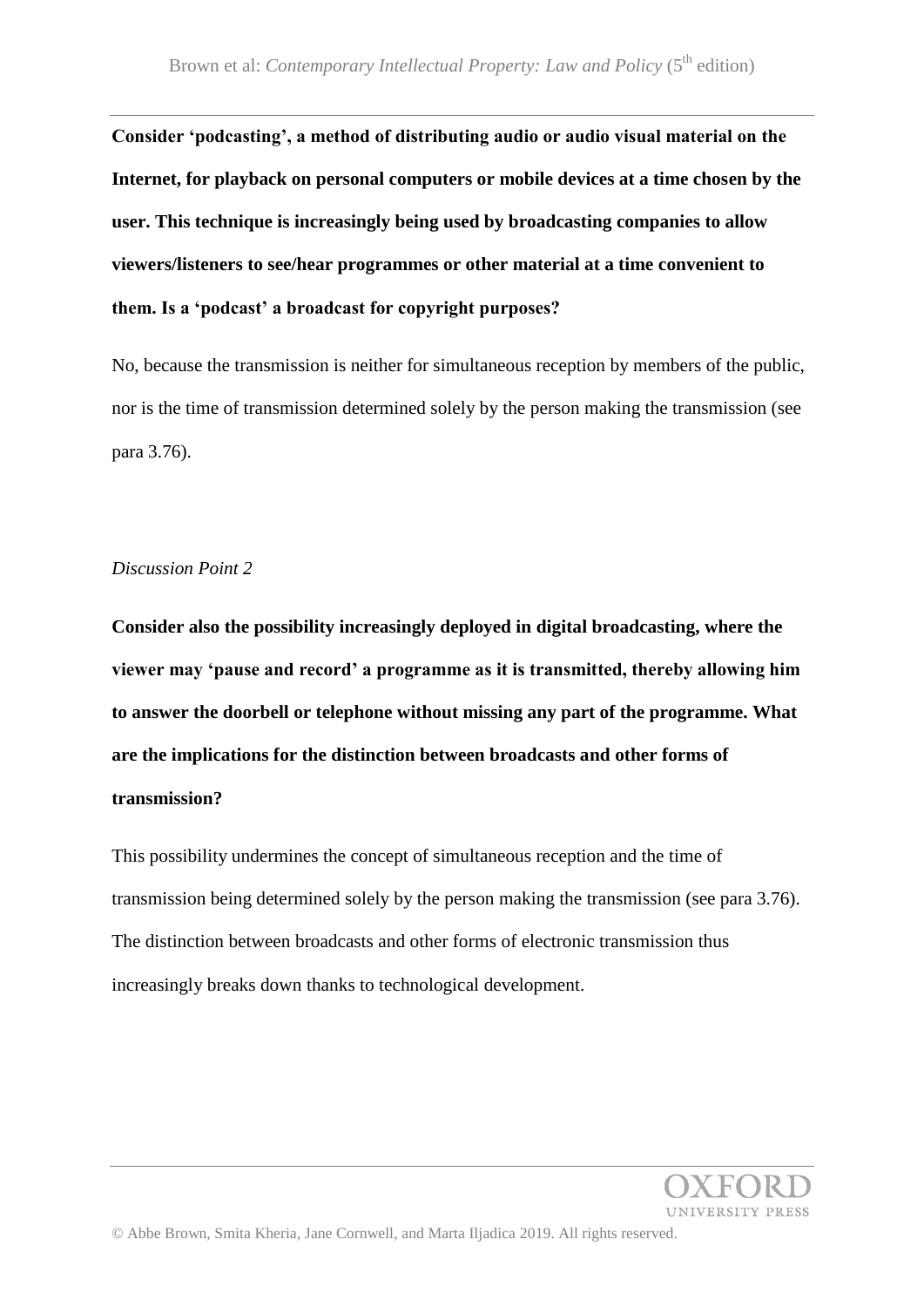#### **Para 3.90**

#### *Discussion Point 1*

## **Is this book a work of joint authorship? What do you need to know to answer this question?**

There are four authors involved. Is there anything on the title page or in the preface to indicate that each has made a distinct contribution? Note the presumption of authorship in this situation (para 3.85). But presumptions can be rebutted by contrary proof: for example, evidence that in fact each of the four authors contributed particular chapters individually and played little or no role in each other's output.

### *Discussion Point 2*

**The novel** *Swan* **, published in 1994, is said on its dust jacket and title page to be by the supermodel, Naomi Campbell. However, on the catalogue page it is said to be 'Copyright© Naomi Campbell and Caroline Upcher: The Author and the Writer have asserted their moral rights.' Who would have been the first owner of the copyright in the text of** *Swan* **? Who has the moral right to be identified as the author of the novel? See further at para 3.91,** *Najma Heptulla v Orient Longman Ltd* **[1989] 1 FSR 598.**

The implication of the catalogue page is that Caroline Upcher wrote the text of Swan while Naomi Campbell provided the ideas. In that case, Upcher would be the author for copyright purposes (para 3.84) and have the moral right to be identified as such in the work (para 6.8- 6.11). The Heptulla case shows, however, that if the provider of ideas engages also in the literary production by making corrections and ordering deletions, then that contribution may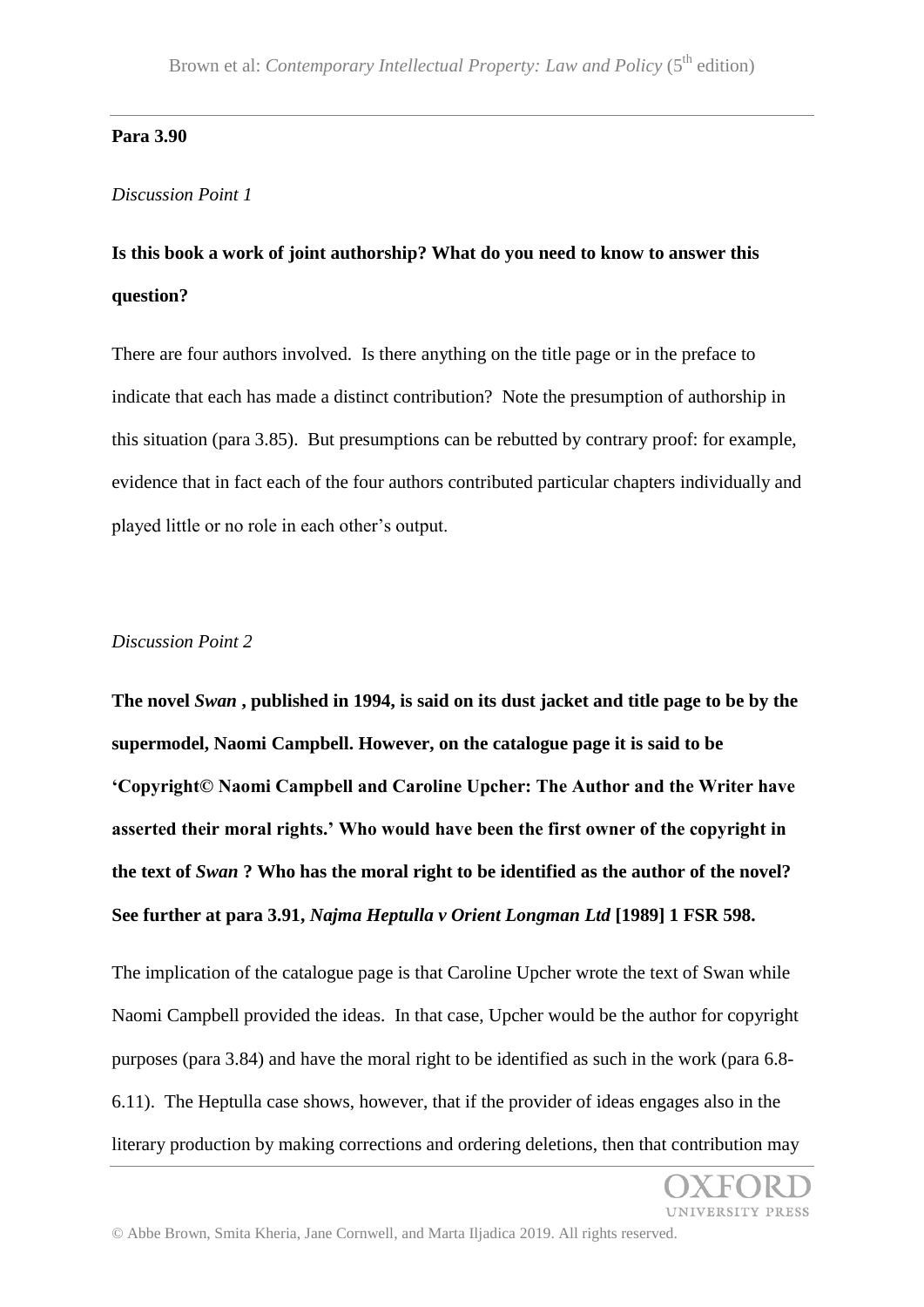be enough to make that person a joint author with the main writer (para 3.91). This may have happened in the Campbell-Upcher collaboration.

#### **Para 3.93**

#### *Discussion Point*

**What is the position where a work is produced as apparently one of joint authorship within the meaning of the CDPA 1988, but the authors indicate, perhaps in a prefatory statement, that responsibility has in fact been divided along certain lines?**

The presumption of joint authorship (para 3.85) is displaced by the contrary evidence provided by the authors concerned. The work is not one of joint authorship.

#### **Para 3.102**

**What advice would you give to someone who wished to include in an anthology of verse a poem published in a student magazine in 1900 under the name 'John Smith', but who had no idea who John Smith was?**

It would be prudent to make a reasonable inquiry to locate 'John Smith' (eg through the publishers of the student magazine, which may be a student group or association, or their successors) notwithstanding the name being a common one and as such the inquiry posing some difficulty. The year of death of the author would allow ascertaining the duration of copyright in literary, dramatic, musical and artistic works. For the duration to be determined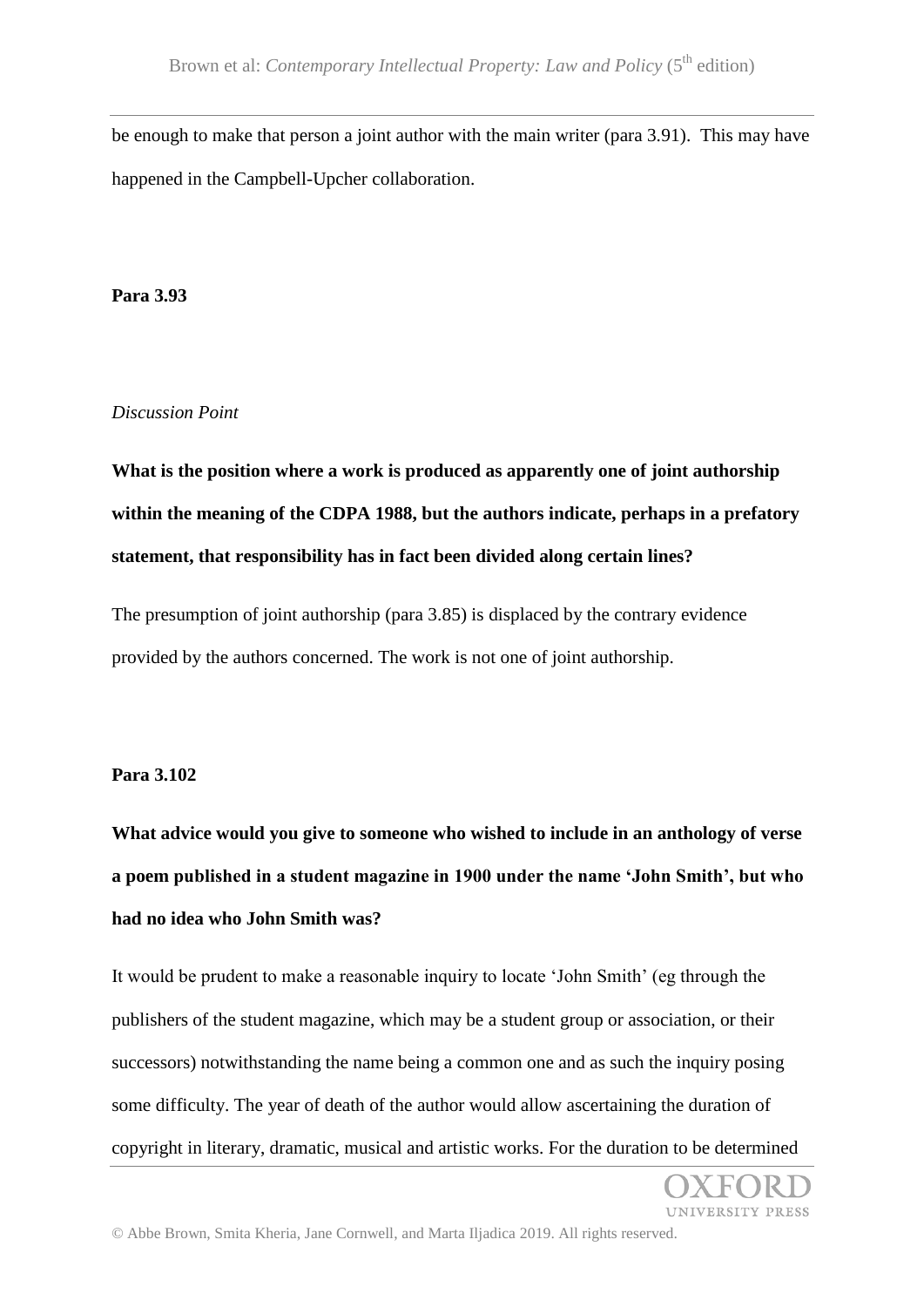by other means (see s.12(3) CDPA) or an exception to be applicable (s.57(1) CDPA) the work would have to be of unknown authorship (see meaning of anonymous and pseudonymous works in para 3.101 and duration at 3.116). If the duration of copyright hasn't expired and an exception does not apply then it would be prudent to consider the UK orphan works licensing scheme administered through the IPO (para 6.348.

#### **Para 3.105**

**Discuss whether a schoolteacher who writes and publishes a text for use in schools would have the copyright in it. Is there any difference in the position of the university lecturer who writes a book or articles? What about the composition of a database or a computer program by the same lecturer?**

It is probably not in the course of a schoolteacher's employment to write or publish texts for use in schools; but, given the regular assessment of the quality of research produced in UK higher education institutions (under the Research Excellence Framework), it probably is increasingly in the course of a university lecturer's employment unless the contract of employment excludes research from the lecturer's duties. This is despite what was said in the Stephenson Jordan case (para 3.105), decided at a time when universities were rather different kinds of place from what they are today. It is sometimes said that there is a difference between what the lecturer writes for teaching purposes and what is done for research, since the university can direct what is to be taught by whom; it remains to be seen what a court will make of such an argument. It is common now for universities to claim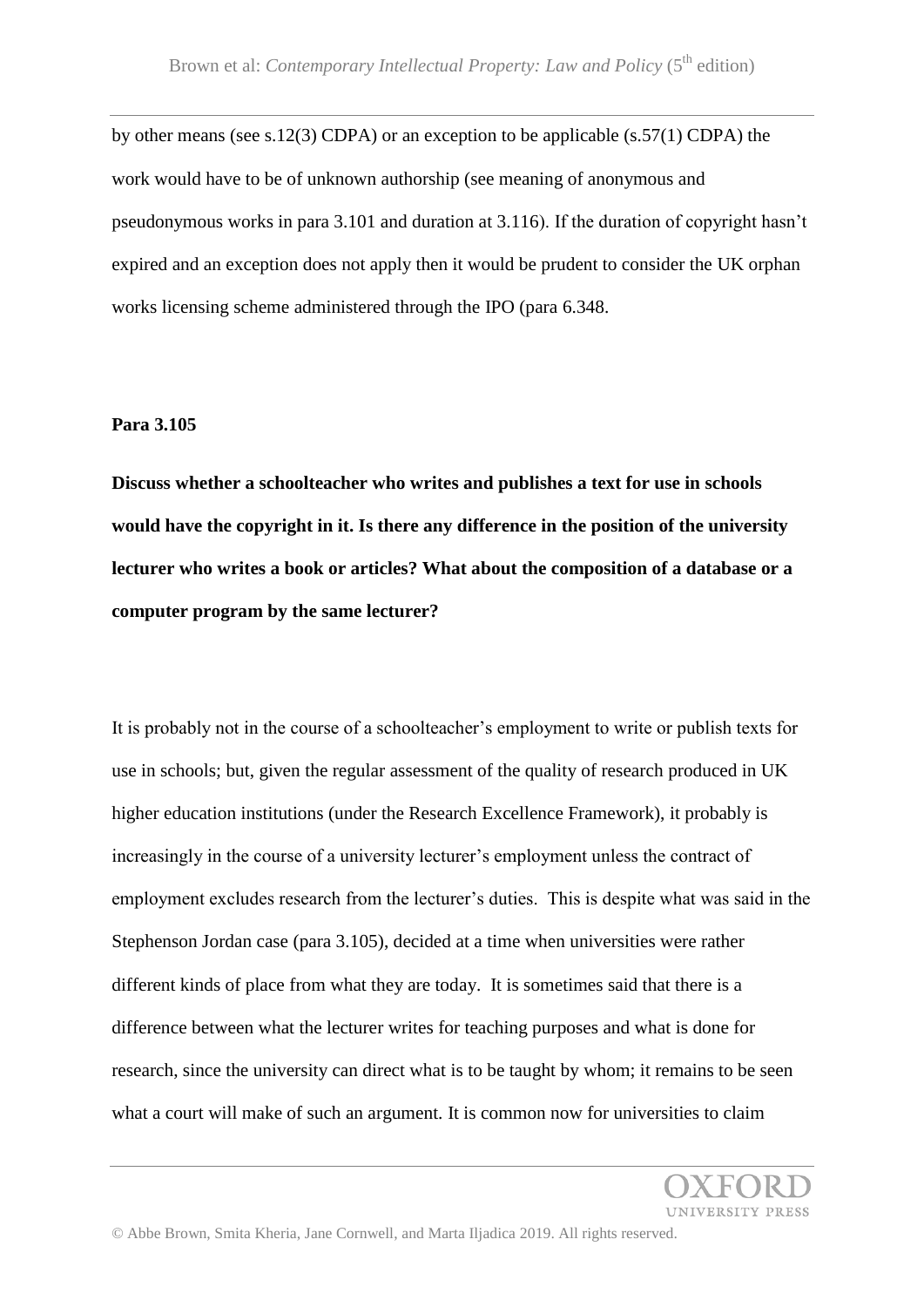copyright as employers in lecture recordings (now a common practice in many universities in the UK through deployment of lecture capture technology); but, universities have not customarily claimed copyright in their lecturers' written research productions, and this may bar them from asserting it, whatever their strict rights may be (see para 3.104); but if claims began to be made, then works created after that might well fall under the copyright employment rules. It is quite common now for universities to claim copyright as employers in lecturers' databases and computer programs, especially where these have commercial value.

### **Para 3.116**

**A person is copying and collecting with a view to publication the verses engraved on tombstones in local churchyards, most of which appear to have been erected in the 19th or early 20th centuries. The verses are otherwise unpublished and of unknown authorship. What steps should the collector take to avoid any danger of being sued for copyright infringement?**

- Check whether the tombstones appear to have been set up more than 70 years ago (para 3.116);
- Make inquiries locally as to possible authorship candidates at the relevant time priests/ministers of the church, stone-masons, local poets, relatives of the deceased – and their dates of death (see further paras 3.113-3.114, 3.116);
- Advertise locally for copyright-holders to identify themselves;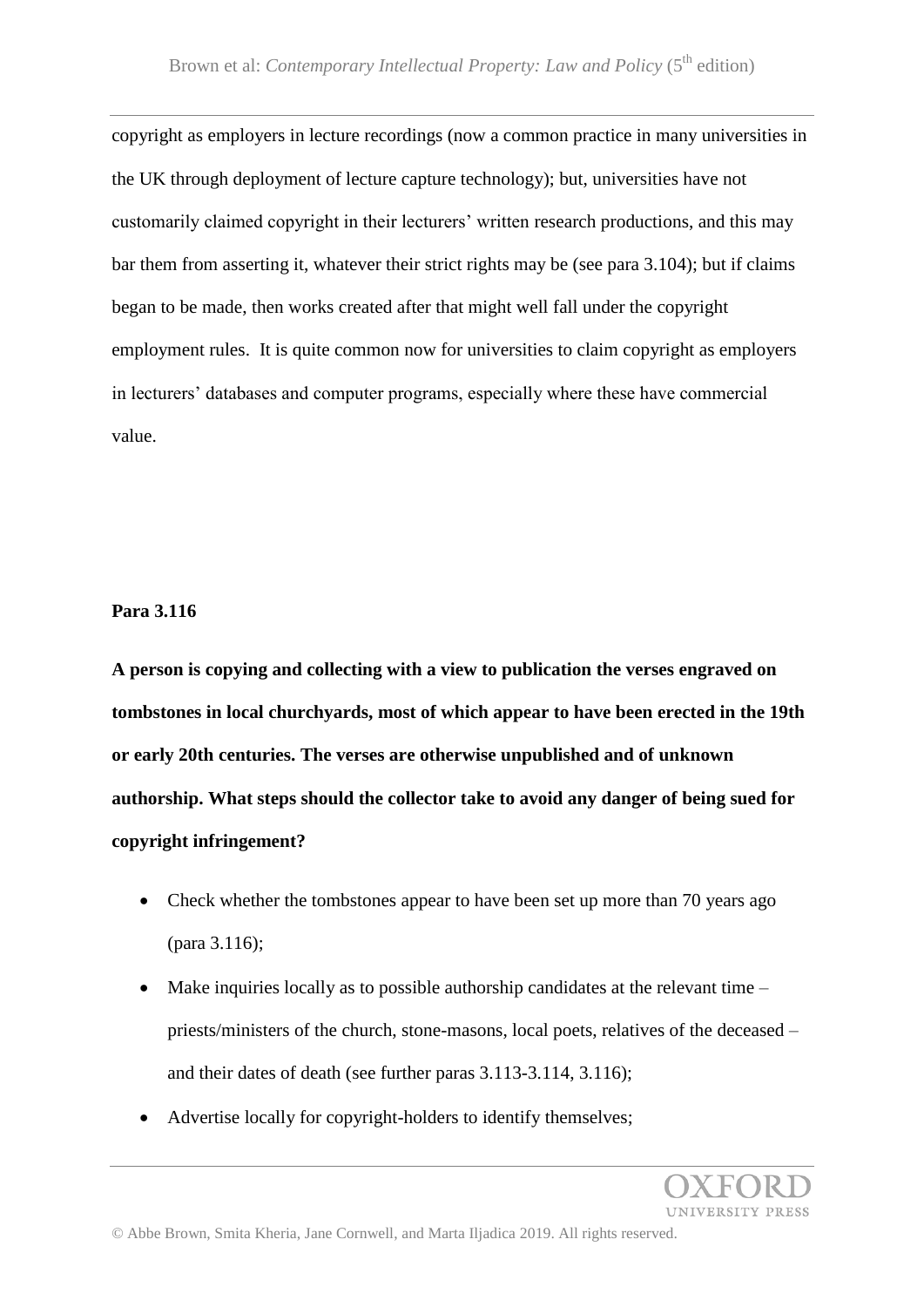• Consider making an application under the UK Orphan works licensing scheme administered through the IPO (para 6.48).

 $\bullet$  .

**Para 3.118**

**Why is Crown copyright in literary, dramatic, musical, and artistic works not subject to the usual rules on duration?**

The length of Crown copyright is not really justified by anything in the Berne Convention. It might be thought to be just a little longer than the career length of a Crown servant (say 40 years) plus the 70-year post-mortem period; but the term was 125 years when the postmortem period was only 50 years. The justification may be to support the confidentiality or secrecy of Crown business; but the blanket nature of the term cuts an increasingly odd figure in a world of freedom of information and requirements to permit, indeed encourage, public sector information re-use (see further the Re-Use of Public Sector Information Directive 2013/37/EU).

## **Para 3.125**

**Why is the publisher's copyright in its typographical arrangement so much shorter than other copyrights?**

The publisher's copyright is designed to protect 'lead time' in the market place rather than